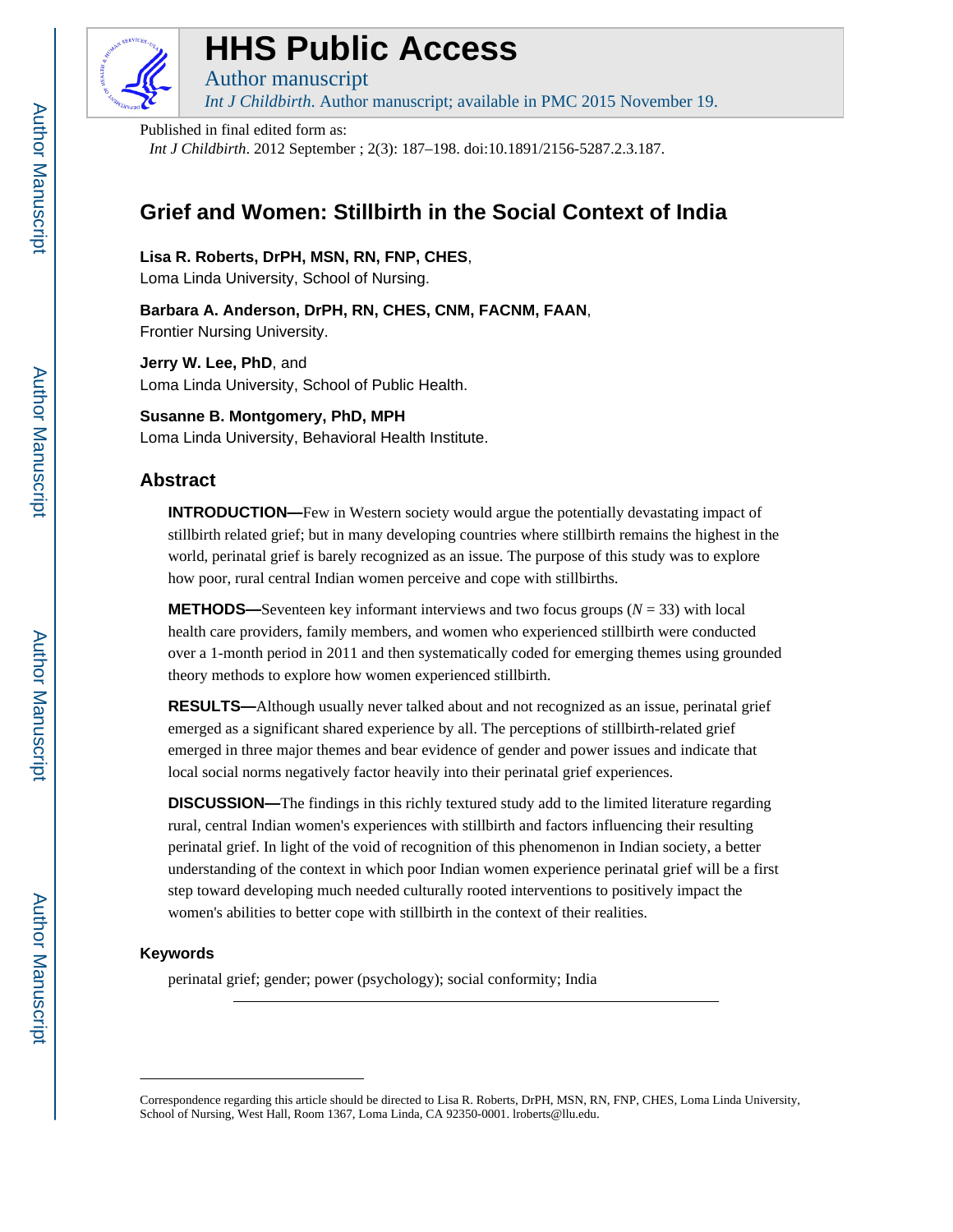## **INTRODUCTION**

In Western culture, the great social and psychological impact of perinatal loss has been recognized (Toedter, Lasker, & Janssen, 2001). The fusion of anticipated birth with despair because of perinatal loss in a moment in time produces unique grief; perinatal grief is like no other grief (Kelly, 2007; Rowland & Goodnight, 2009). Perinatal grief, however, is not universally recognized (Mammen, 1995) and little is known about low-resource countries with respect to women's perceptions of stillbirth and how they cope with the loss (Haws et al., 2010; Kelley & Rubens, 2010; van der Sijpt, 2010). Perinatal grief is not recognized as an issue by the Indian medical community (Mammen, 1995; Mehta & Verma, 1990)—in one of four highly populated countries where more than half of all known stillbirths occur (Stanton, Lawn, Rahman, Wilczynska-Ketende, & Hill, 2006). The global stillbirth rate is conservatively estimated to be 3.2–3.9 million per year, with the highest rates in highly populated low-resource nations (Lawn, Yakoob, et al., 2009; McClure, Nalubamba-Phiri, & Goldenberg, 2006). This represents a significant public health problem with the resultant perinatal grief affecting the daily life of millions of women, which can no longer be ignored.

Most stillbirths in low-resource settings are intrapartum—when the loss is most devastating (Mehta & Verma, 1990) and may result in profound grief. Perinatal grief is a phenomenon of varying severity and length of duration, which can lead to significant mental health, illness, pain, and social issues involving marriage and kinship, personhood and sexual negotiating power, death, and mourning (Sather, Fajon, Zaentz, & Rubens, 2010; van der Sijpt, 2010).

In India, grief over stillbirths is hidden for several social and cultural reasons. If a woman loses a baby, repercussions from stillbirth may include stigma, blame for the poor reproductive outcome, abandonment and abuse, or loss of status and power within her husband's household because he may take a second wife. Pregnant women are expected to take precautions to ensure the baby's health, such as eating certain foods and avoiding heavy work, yet they are often powerless to do so—the food she is given to eat and her household work is controlled by her in-laws and she is not given much if any opportunity for rest in the labor-intensive context for household survival. Yet when stillbirth occurs, she may be blamed for not taking the appropriate precautions. Nor is seeking medical care for herself an option. Upon marriage, women go from their natal home to live with affinal kin; they are transferred between patrilines and her place in the family or society is determined by reproductive outcomes, particularly the birth of sons (Bloom, Wypij, & Gupta, 2001; Jeffery, Jeffery, & Lyon, 1988). She is in no position to request "special treatment," which is expensive and difficult to access. She is expected to use home remedies and take the pregnancy in stride as her duty, and if somehow she took it upon herself to get medical help and the outcome was negative—again, she would be blamed. Paradoxically, although the all-important quest for a child (particularly a son) is important, a pregnancy loss itself is belittled. There are no special ceremonies, no condolences exchanged, no rest offered to the woman, and no expectations of tears to be shed. After stillbirth, a woman is expected to go on as if nothing happened. Thus, strong social norms control behavior and suppress expression of grief and mourning, causing women to internalize their grief and keep stillbirth a secret (Haws et al., 2010; Jeffery & Jeffery, 1996).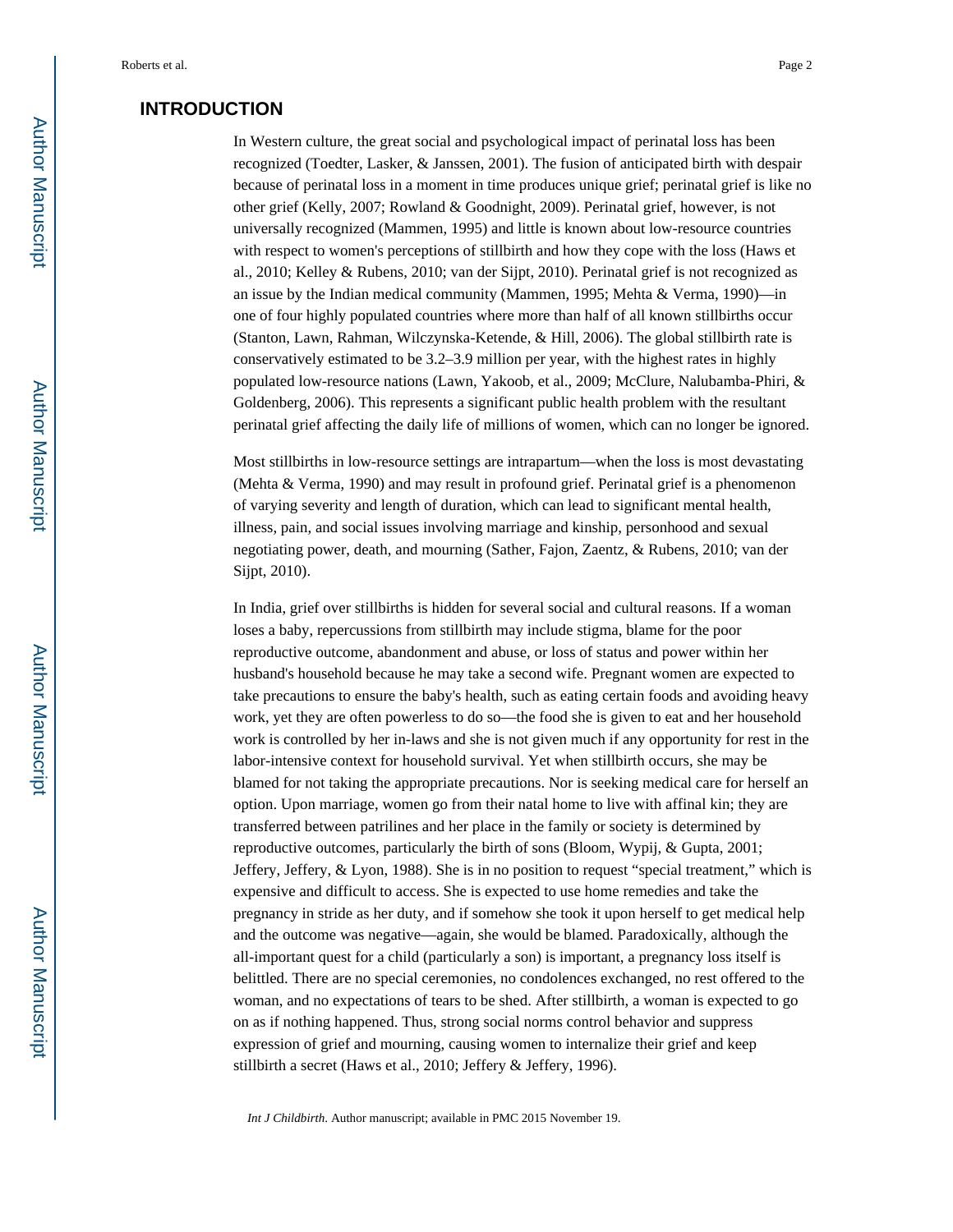In India, social norms prescribe traditional home births and health care decision making by the husband or in-laws (Bloom et al., 2001). When complications are noted, treatment delays occur because of absence of the required decision makers, economic concerns (both financial and the loss of productivity for all involved), the shame of pregnancy, facilities that are inadequately supplied or staffed, difficult access to a facility, or mistrust of government services (Gopalakrishnan & Ukil, 2009; Jeffery & Jeffery, 1996, 2010). These factors contribute to high stillbirth rates in India, yet many medical providers do not acknowledge perinatal grief (Mehta & Verma, 1990).

In this society where female gender identity and value are largely determined by fertility, stillbirth can have dire social consequences (Fottrell et al., 2010; Inhorn, 2003) and result in significant mental health issues. It is these very same social and cultural factors that may affect women's ability to cope with perinatal grief and may increase the propensity for pathologic grief. According to Issel (2009), illness is cultural, not just biological. The purpose of this qualitative article is to explore how poor, rural women in central India experience perinatal grief resulting from stillbirth and how their social environment reacts to it and influences it.

#### **Methods**

#### **Setting**

This study was conducted at a 100-bed rural hospital in a very poor area in central India. It serves a catchment area of 50-60 km. Services include outpatient consultations (nearly 30,000), admissions (more than 3,000), surgeries (more than 2,000), and births (more than 500) per year. The population of the state is 33% tribal, compared to 8% of the total population of India having tribal designation (Mandai, Mukherjee, & Datta, 2005) and is also 12% scheduled castes (Mandal, Datta, Guha, Mukherjee, & Ghatak, 2005).

Tribes in India have been defined as a collection of families speaking a common dialect, having territorial affiliation, the practice of endogamy (marriage within one's own group) at the territorial level and exogamy (marriage outside one's own group) between clans. Tribes operate as self-contained communities with distinct cultural characteristics and are united by the use of community property resources and traditional beliefs (Mandal, Mukherjee, et al., 2005; Rath, 2006). Scheduled castes are a class of people designated as such according to Article 341 of the Indian Constitution empowering the President of India to do so (Mandal, Datta, et al., 2005). They are the depressed classes—those born into the low castes of Hinduism, who are therefore unacceptable to those of higher caste—putting those in the low castes at great social disadvantage with little or no opportunity to improve their lot in life. They are oppressed castes or marginalized groups also known as Dalits (Narayan, 2006).

The state population has a female literacy rate of 51.85% (Mathew, 2010), although averages obscure vast variations in India's urban versus rural areas and rich or poor people, caste and tribe (United Nations Children's Fund [UNICEF], 2008). Hindi and Chhattisgarhi are the primary languages of the region (Mathew, 2010). Among women of reproductive age, 50% have no education, and only 8% of rural women have their deliveries in a medical facility (International Institute for Population Sciences [IIPS], 2008). The mean age of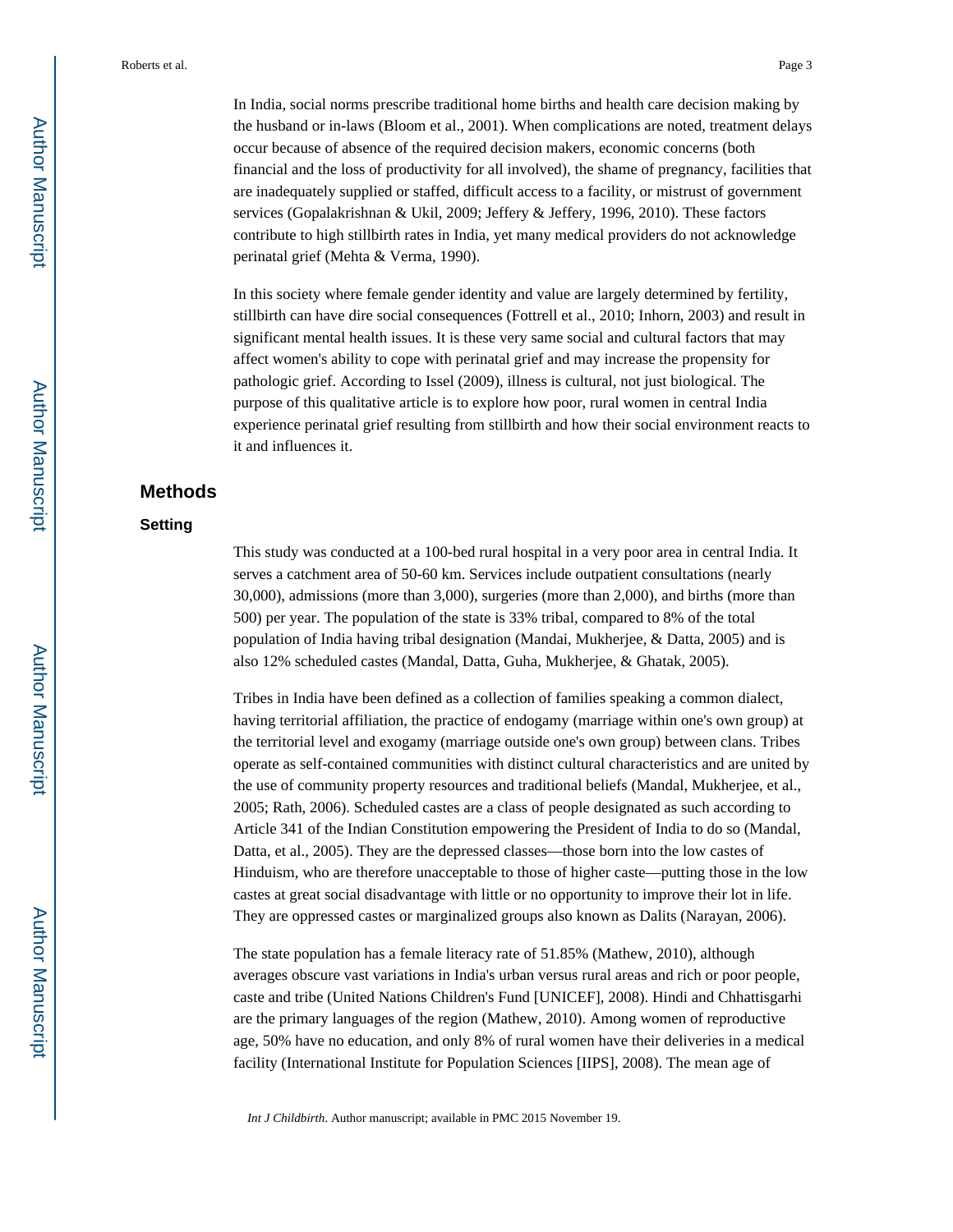marriage for rural women is 18.7 years, but 23% are married before the age of 18 years (Mushtaq, 2009).

#### **Recruitment and Consent**

We used snowball sampling techniques (Berg, 2009) to find participants. Initially, hospital staff referred women who had experienced stillbirth at the hospital within the last year, and then word of mouth facilitated recruitment from a broader community segment, including women who had experienced stillbirth at home, which represents most women who experience stillbirth because few women in this area of India have access to a hospital. As encouraged by grounded theory principles, triangulation was sought for the purpose of gaining a broad perspective and convergent validation (Berg, 2009). Key informant interview participants ( $N = 17$ ) and focus group participants (two validation focus groups with 16 participants) included hospital staff and health care professionals, patients and family members, and local Dais—trained or untrained traditional birth attendants (Park, 2005).

Because there was no local institutional review board (IRB) available, the study procedures were reviewed and received approval from the investigative team's university IRB. Potential participants were told that the purpose of this study was to explore how women perceive stillbirths and how women are able to cope with it. If they were not interested in participating, they were simply thanked for listening. Only one woman approached, declined to participate. Those who were interested in participating were informed about the study procedures (taping, transcription, confidentiality) and consented. Active informed consent was obtained by either a signature or thumbprint. None of the interviewees discontinued the interview midway. Participants were provided with a small gift at the conclusion of the interview or focus group discussion to thank them for their time. Field notes documenting salient circumstances to the interviews were prepared for all interviews and focus groups, coded and used in the analyses.

#### **Interviews**

Grounded theory methods were used to conduct the study to collect richly descriptive data, through in-depth understanding of a given phenomenon. Interviews and validation focus groups guided by the use of a semistructured guide to assure that the same concepts were explored but allowing a free flowing exploration (Corbin & Strauss, 2008). Interviews can be used to guide grounded theory development and add context and meaning to quantitative research (Austin-Lane, Girasek, & Barbour, 2004; Patton, 2002). All interviews were conducted in English, Hindi (the main official language), or the local dialect, Chhattisgarhi, by a trained qualitative interviewer with the assistance of local interpreters. All but one of the interviews were audiotaped, translated (if not conducted in English) and transcribed verbatim. The interview guide for the study was developed partially based on published studies pertaining to stillbirths, perinatal grief, religiosity, and coping, as well as the results of a de-identified medical records review of the hospital births in 2010 ( $N = 536$ ), which was part of the larger, mixed-methods study. The informed consent was written in both English and Hindi. A bilingual committee did the translation. Independent forward and backward translation was employed to ensure cultural and functional equivalence beyond literal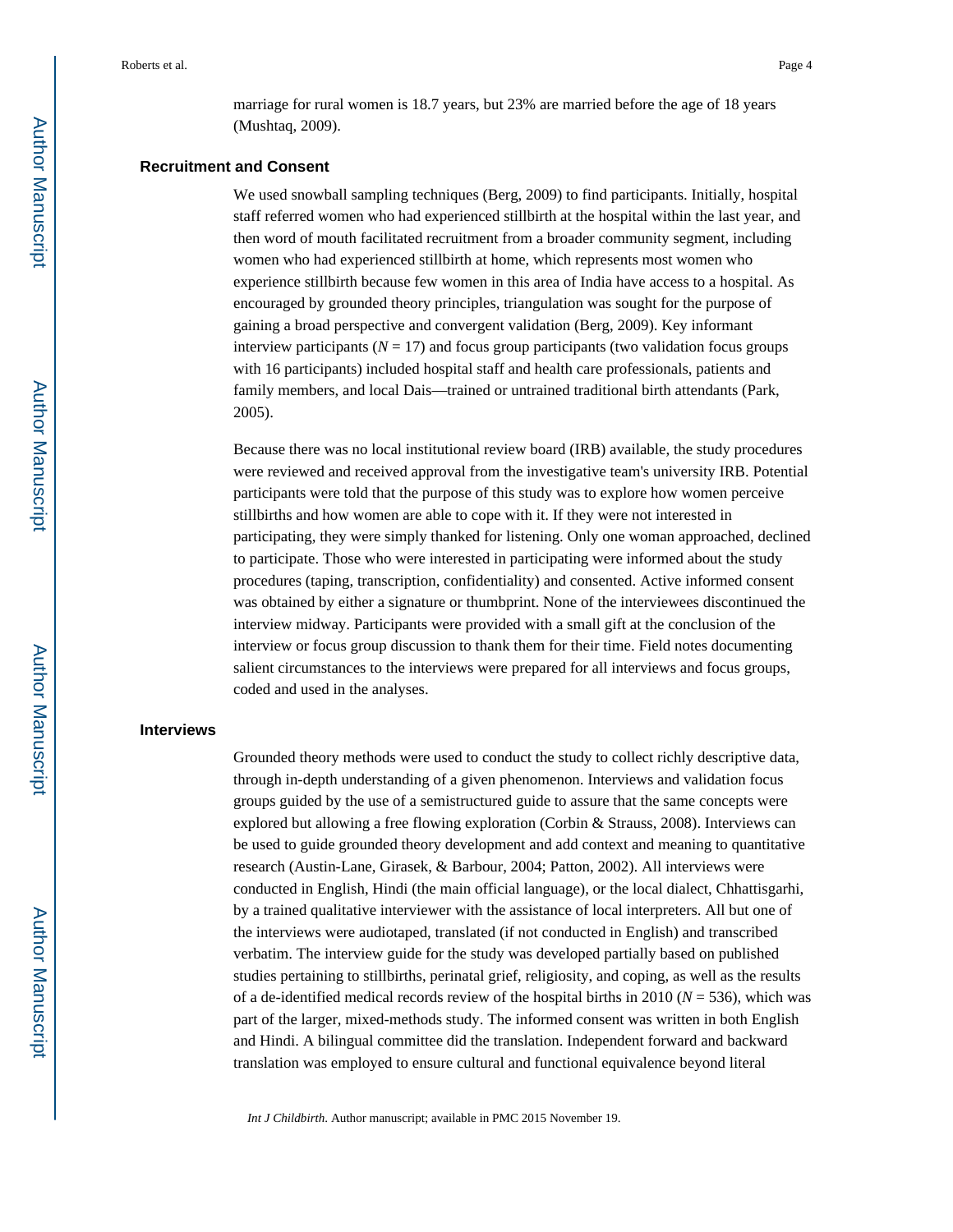translation, a time consuming but imperative process (Jones, Lee, Phillips, Zhang, & Jaceldo, 2001). Verbal translation from Hindi to Chhattisgarhi (a dialect of Hindi) was undertaken when required.

Questions explored personal experience of stillbirths, observations regarding someone else who had experienced stillbirth, knowledge or beliefs regarding stillbirths, as well as societal responses and expectations of how women should react to stillbirth. Neutral, nonjudgmental probes were used to pursue related subject areas initiated by the interviewees.

Of the 17 interviews, 16 were audiorecorded and transcribed verbatim. All interviews were conducted face to face, lasting 75 min on average. Interviews continued until no significant new insights emerged, signifying the point of saturation (Corbin & Strauss, 2008). One participant consented to the interview with the stipulation that it not be audiorecorded. This interview was reconstructed immediately following the interview, from written notes.

#### **Focus Groups**

Two validation focus groups  $(N = 16)$  were conducted at the hospital using a semistructured outline developed from the themes emerging from the key informant interviews. The primary purpose of these focus group discussions were to further explore and validate the emerging themes in a social situation allowing open discourse to further contextualize them. Topics included social norms pertaining to age of marriage, fertility expectations, birth customs, attitudes toward women who experienced stillbirth, and social support within the family/community. The first focus group included six women of reproductive age (ages 15 to 49 years; Kavitha, 2010) who had not experienced stillbirth but were asked what their perceptions of the phenomenon of stillbirth were.

The second focus group included 10 older women; grandmothers, mother-in-laws, and local Dais—three who had experienced stillbirth themselves many years ago. A third discussion ensued with these three women who stayed back after the others had left. This discussion was pursued to validate the perspectives and experiences expressed by young women with recent stillbirth who had been key informant interviewees. The focus groups were conducted with the help of local outreach workers and transcribed from audio recordings in addition to notes taken during the discussions. The focus group transcripts and following discussion were then coded in the same systematic manner as the key informant interviews.

#### **Coding and Analysis**

All 17 interviews and two focus group transcripts were systematically coded by two individuals and analyzed using standard qualitative data analysis procedures: first, open coding allowed information to inductively emerge and then was organized into grounded categories with subcodes. Once a final codebook was developed, two coders independently read the interview and focus group transcripts and coded them using the final codebook. The goal of coding is to allow systematic review of the themes in the interviews. Themes were linked to the literature and coded accordingly (Berg, 2009). To determine reliability of the coding, two additional coders were trained. Intercoder agreement was assessed dividing the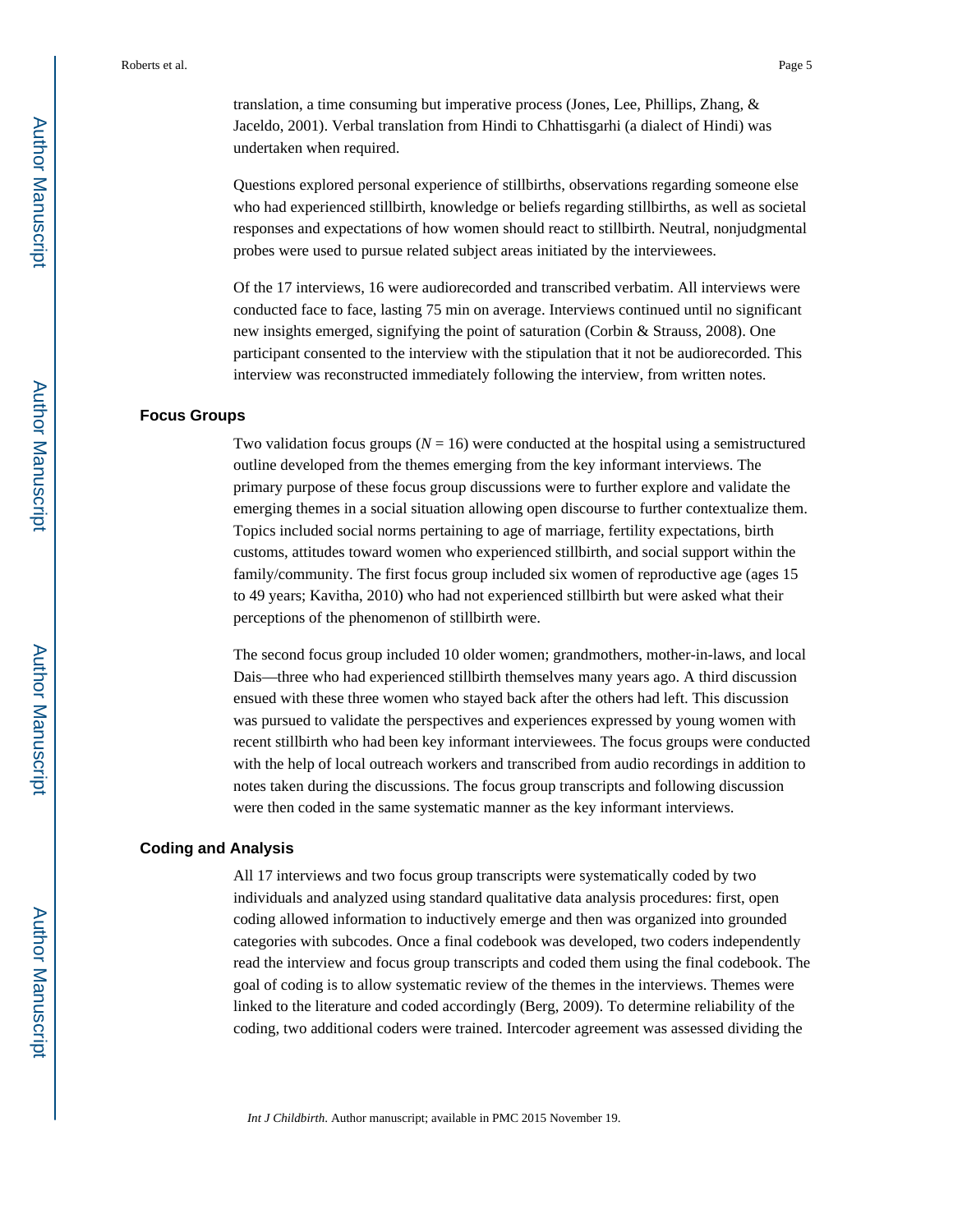numbers of agreed upon codes with all possible codes, multiplying the result by 100 (Kelsey, 1996). The overall agreement was 95.7%.

## **Results**

#### **Participants**

Descriptive information, including whether or not they had experienced stillbirth, regarding the 31 women who participated in the study is presented in Table 1. In addition, two husbands of women who had experienced stillbirth were interviewed to allow for their perspectives to enter into our exploration (for triangulation purposes).

Initial review of the data (emergent coding) resulted in 30 initial codes. These codes were clustered into 15 major codes that fell into five themes. The five themes were coping, perceived social support, grief, cultural norms, and gender and power.

The three themes of greatest frequency were grief, cultural norms, and gender and power and are discussed in more detail in the following section.

THEME 1: PERINATAL GRIEF Grief was identified in every transcript and most often emerged without prompting when discussions turned to stillbirth. Reading and re-reading the data set as a whole, in the process of coding, provoked a sense of overwhelmingly deep sadness. Grief was coded as follows: sadness, defined as depression, sorrow, feeling blue, or unhappy; and yearning, defined as a strong desire to become pregnant again but tinged with sadness.

Several subthemes were noted to contribute to or potentiate the grief these women experience and included shame, described by the women as feeling blamed by others, dishonored, or worthless; decreased functioning, described as inability to focus, complete tasks, or concentrate; somatic symptoms, described as physical symptoms of illness that occur when thinking of their stillborn baby; and guilt or blaming oneself.

Although grief was not outwardly expressed with wailing and sobbing, it was spoken of with deep, aching sorrow; a sadness that had become a part of their very beings and voiced as constantly yearning for a child or to be pregnant again. They wistfully talked about what it would be like to have children or about how those they had lost might look, how old they would be now, and how they would play. Their private mourning was palpable; some admitted they had never spoken of it before.

*I cry in my sleep.* (30-year-old interviewee)

If I see my elder sister's kids I think about my babies, how old they would be, how they would look . . . the pain, I try to forget. I keep myself busy with all my work or I sleep. I cannot concentrate on what I'm doing. They would be calling me 'mother, mother' and I would be playing with them now. (23-year-old interviewee)

Their grief was tinged with shame, as others blamed them for the stillbirth. "My mother-inlaw blames me for not enduring the pain. (She says) that's why the child died" (30-year-old interviewee). Often having been dishonored, a sense of worthlessness weighed heavily on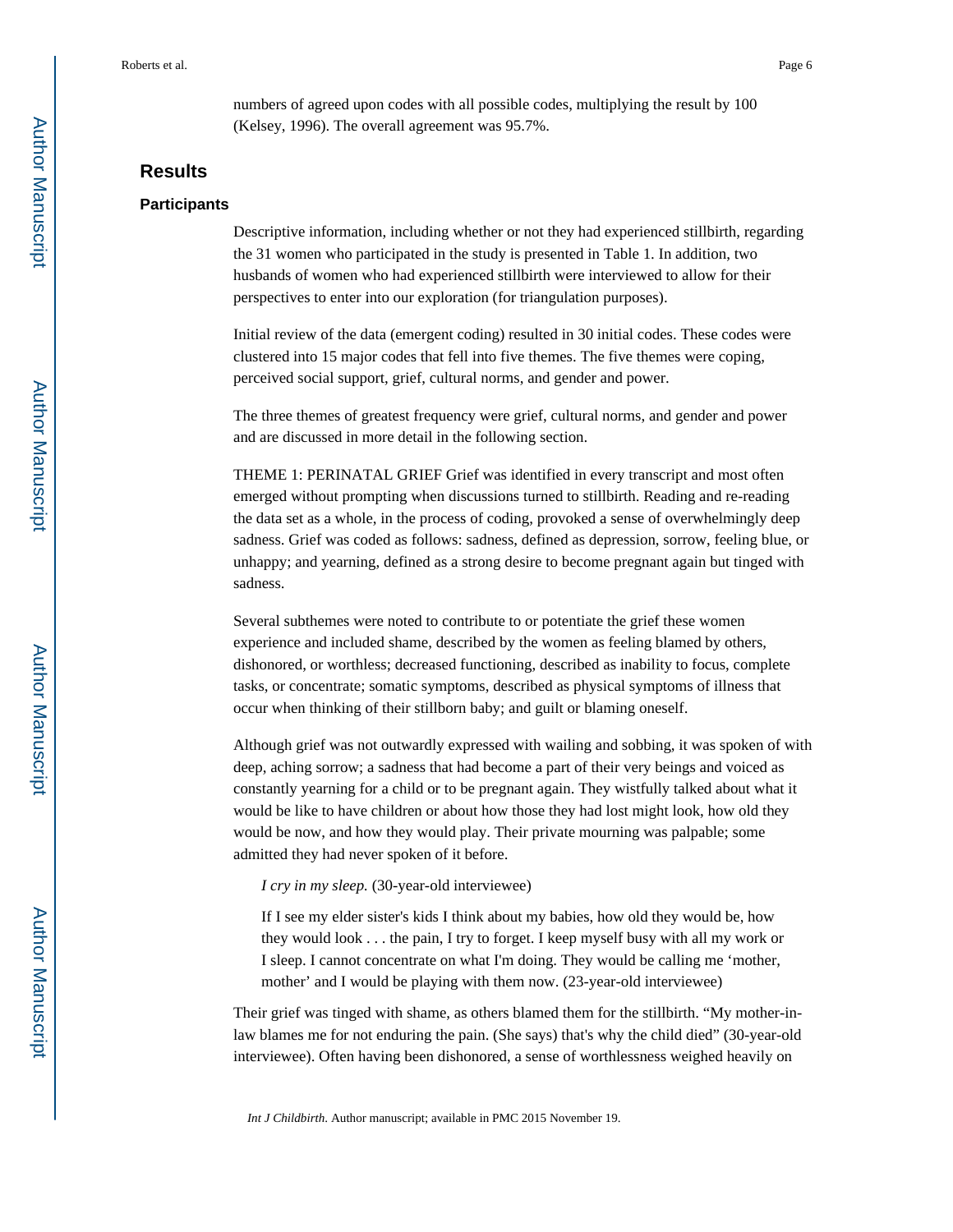the women. They covered their faces and looked away when they talked about their failure to have children. Some reported disparaging remarks by their husbands and in-laws—"*They say I am bad daughter-in-law, bad wife*"—some suffered much worse.

Their grief caused decreased functioning, described as having difficulty concentrating on their tasks, making mistakes in the cooking or other chores expected of them.

I burn the food, I did not cook properly because tears affected my vision . . . (23 year-old interviewee)

Many also had somatic symptoms. The women, who work tremendously hard and were too thin already, described lack of appetite, sleep disturbance, and fear, wondering what would become of them. Some still grieved, even when the stillbirth event was many years previous.

I don't sleep good when I think about it and I can't eat properly . . . *we keep all the fears to ourselves* . . . I cry but I do not tell my pain and feelings to anyone else. (20-year-old interviewee)

Whenever I think about it I take a child, even somebody else's child in my lap. It comforts me, but even though I had more children, I will not forget, not completely. (participant in second focus group)

These grieving women were doing their best to take it in stride, to shoulder the brunt of their loss without a shoulder to cry on, even enduring the blame and mistreatment resulting from their loss because they had no choice. The interpretation of loss by others was notably different.

Other women, Dais, and health professionals described women who had suffered stillbirth as often scolded by their in-laws and generally to be pitied.

They (mothers of stillborns) do not get any respect and they (the family) do take them out of the family also. They (the family) blame them (mothers of stillborn) and use bad words against them. She is the worst off, we feel sorry for her, because it is very sad. (participants in first focus group)

While acknowledging the mothers' distress to interviewers and describing women with stillbirth as sad and quiet or troubled, the women's tremendous grief was not something that the observing health provider (formal or informal) dealt with compassionately or therapeutically; it was simply noted as "fact."

Husband and relatives first asking boy or girl, then take and bury it . . . not show to mother because mother so depressed. (nurse)

Some patients not feel good after deliver stillbirth and is having psychological problems . . . not eating food, not speech . . . that is psychological problems. (medical provider)

. . . we never go into the psychological and social aspect with them unless it is becoming a big headache or they are getting too much trouble at home. (experienced female doctor)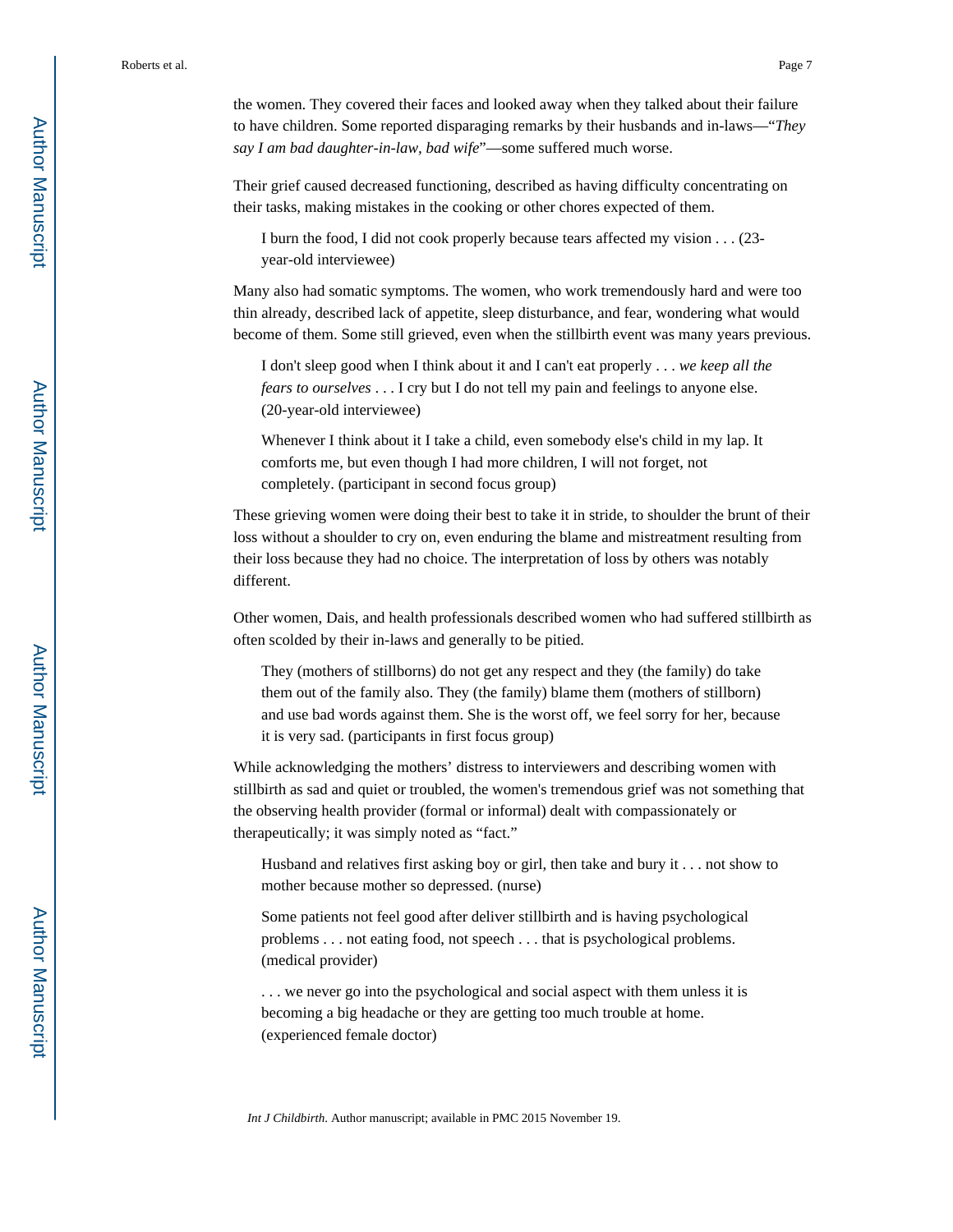They may beat (her) or send her away, out of the house. (participant in second focus group)

Women were told they should not cry, that the Gods would give them another child and it would be over, or that the stillbirth had occurred because she was not strong enough to bear the pains of labor.

The child died in the womb itself, the child was born dead . . . I feel very sad but my family says don't cry for the child which is dead and gone. . . . (21-year-old interviewee)

God has taken one, he will give another one. Don't cry, he will give another ... (participants in the second focus group)

THEME 2: CULTURAL NORMS Cultural norms influencing the women's experiences around perinatal grief emerged as a theme throughout, often overlapping with the subthemes of grief. Cultural norms were identified using the following codes: acceptance of expectations, defined as awareness and acceptance of social norms; difference of opinion, defined as does not agree/accept social norms; marriage practices, defined as age and arrangement of marriage; and birth practices, defined as birth rituals, naming ceremonies, celebrations or lack of them, and burial.

As cultural norms were explored, women expressed awareness and almost unanimous acceptance of social norms and the ubiquitous incumbent expectations.

Cultural norms mentioned repeatedly were early marriage, linked with the expectation that a woman needs to bear a child a year later. Her role is to produce offspring, particularly a son —the all-important male heir that is expected of her.

Two months after marriage the older people start asking questions (if she is not pregnant). (31-year-old interviewee)

When a son is born they give anything, big celebration, everything. But the behavior is different with mother when a girl is born. (experienced female physician)

Failing to produce a son may jeopardize her status in the husband's family, which is already precarious as the newcomer.

They actually send their daughter-in-laws back to her parents and search for a new bride for their sons to that they can bare them sons. (30-year-old participant, focus group 1)

Most participants accepted the expectations put on them by society and those that did have a difference of opinion about the way things ought to be felt powerless to act on their thoughts. Even when they disagreed with birth practices and wanted a different start for their own families, they did not oppose their husbands, mother-in-laws, and grandmothers; the risk is too great.

I was 15 or 16 when I got married. They wanted the delivery at home (30 year-old interviewee with a history of stillbirth)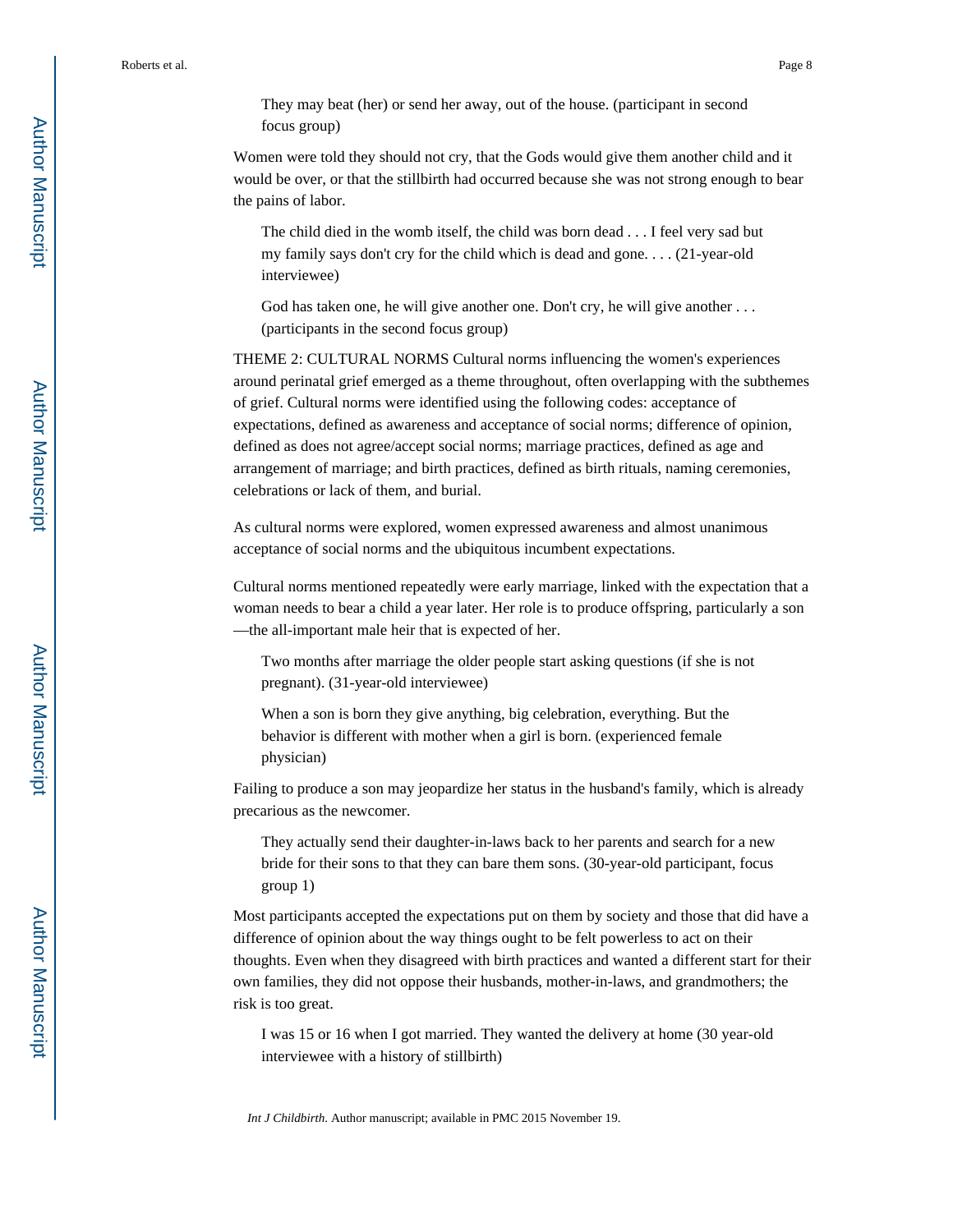. . . *it's no use. What can we do?* (20-year-old participant, focus group)

The grandmother is putting hot ash on my baby, baby crying like anything. . . . She is elder, so what can I say even I don't want this. (28-year-old interviewee)

They are acutely aware of the risk, after all, they were strangers thrust into an unknown husband's family, entering at the very bottom of the family hierarchy, as young, vulnerable women. Young women were expected to comply with their new family's traditions and beliefs without question, society commands it.

Everybody owns her. . . . When I ask, "Why didn't you bring your wife, now it is too late?" They will say, "Oh, I had a lot of work in the fields, and I didn't have time. . . . Our village is far away . . . we thought of coming after three days when we have time." I get angry because she is dependent. (experienced female doctor)

This represents countless losses. They have lost the support of natal kin, friends, and the community where they are known and loved. They have lost freedom. They have lost their identity. Losing a baby; loss upon loss, an exponentiation of grief compounds these losses.

Birth practices were uniformly discussed and included birthing rituals, naming ceremonies and celebrations, for the purpose of understanding the lack of them when stillbirth occurs.

There is no religious ceremony for the stillborn, it is just buried. (31-year-old interviewee)

We are not allowed to see, no women.

I see only my baby's feet as they took him away. They tell me it was boy, I don't see. (20-year-old interviewee)

Understanding of the possible etiology of stillbirth was expressed in cultural terms rather than biomedical terms.

Stillbirths are common . . . it could be from curses . . . (23-year-old interviewee)

Mother-in-law say . . . I am bad wife, so I have dead baby. (21-year-old interviewee)

THEME 3: GENDER AND POWER The issue of gender and power as a theme emerged commonly. Gender and power issues are so pervasive in Indian society that it is difficult to separate them as a theme apart from cultural norms. However, lest important nuances be lost, gender and power issues were coded as follows: societal/family position, defined as household position and power, employment (formal/informal sector), gender roles; decisions, defined as the ability to make one's own decisions, decisions made with others, or others decide for her; finances, defined as money to spend at will or not; and going out, defined as allowed to leave the house/go to market or field/visit relatives/friends or not.

Women's value through fertility and societal son preference serve as constant reminders of gender disparity and yet is inadvertently perpetuated by these young women as they desperately try to secure their position in their in-laws home.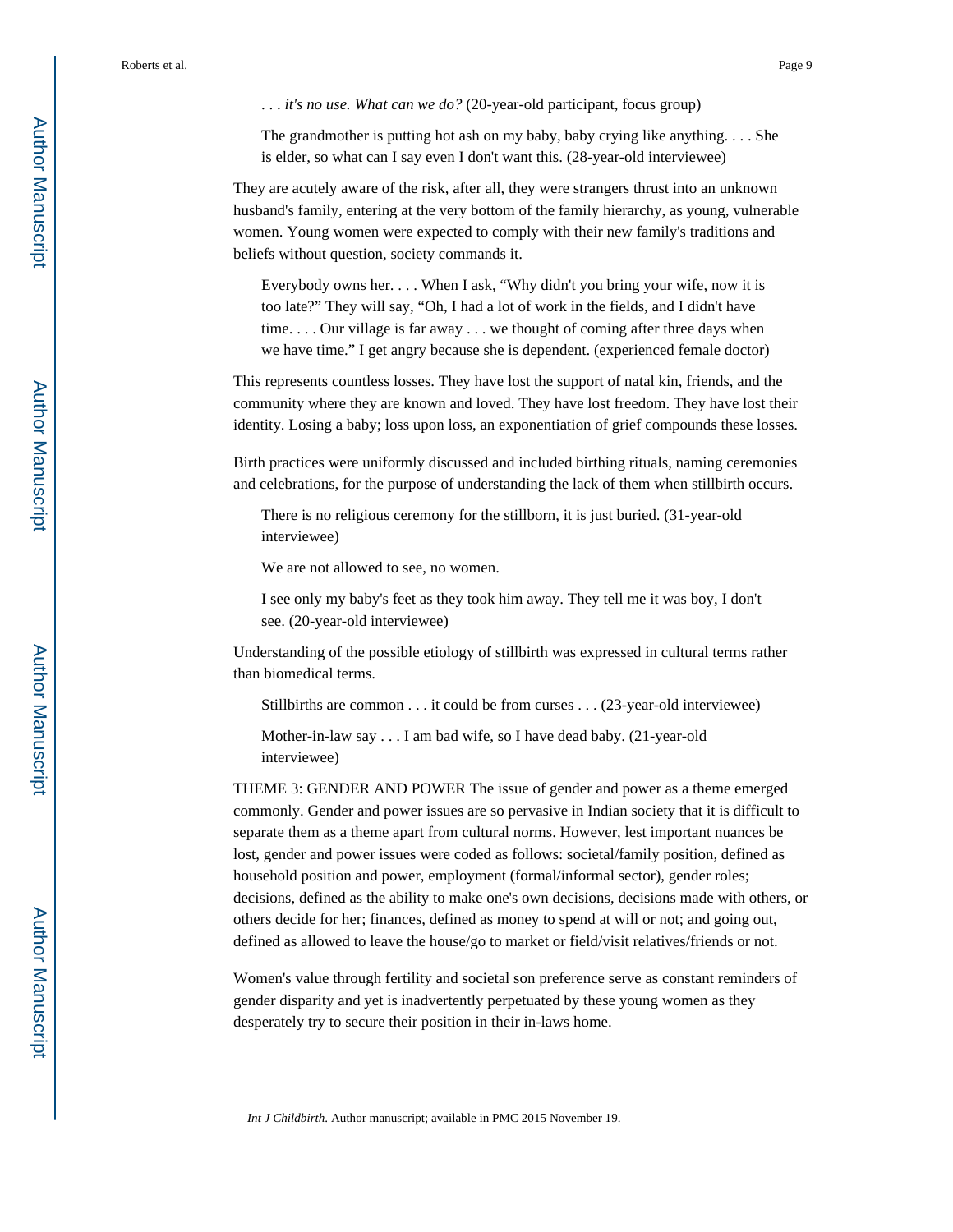Every family must have one or two sons. If she barren or has stillbirth, everybody talking—"She have no child"; the neighbor say, "You have no child, why?" the mother is blamed and will suffer. (nurse)

One female patient came with her face beaten, saying, "I don't want girl child because my husband and in-laws say son, but this time I have a female baby". . . Boys are compulsory. (medical provider)

These women are isolated within their homes, illustrating their lack of autonomy. They are not allowed to physically socialize with the neighbors unless accompanied by a male family member. The women noted talking "rooftop to rooftop" during the day but even that is constrained by the fear that something said might be reported to their husbands. They are not free to decide for themselves when to seek health care, go to the market, or visit their relatives. They have little if any education and may not have any say in whether or not their children receive schooling. They may also have little if any say in decisions regarding family planning.

*We only have to get married and have kids.* (22-year-old participant, focus group 1)

If they first had a baby boy then they should plan not to have any more, but if it is a girl and they have two it is compulsory to have a baby boy. Whether the family exceeds 9 or 10 they don't mind. They don't mind the health of the mother also. They don't care even if they have to bring another wife in order to have a son. She can stay but if she don't like it she can go . . . but she depend on her husband and in-laws for everything. (local dai)

The men of the family usually make all the decisions, without eliciting any input from these young women.

It's husband and father-in-law who told "let us take her to the hospital" then they brought me. (20-year-old respondent)

Although sometimes the husband makes the final decision after consulting with the motherin-law regarding the young woman in question; mother-in-laws, who were once the young, new bride themselves—now wield considerable power over young women.

My mother-in-law did not want to send me to the hospital . . . my husband consults with her on each and every thing. She said she delivered at home, so I should also. (23-year-old interviewee)

She came here after marriage, now she should live here and she should die here. Always she should be here (living with husband and his family), her husband her only focus. (mother-in-law, in second focus group)

#### *Mother-in-laws is the villains . . . really.* (medical provider)

Medical providers noted that when they talk to these young women in the hospital, they defer to either their husbands, "I have no schooling . . . so my husband takes all the decisions" (20-year-old interviewee), or their mother-in-laws in their husband's absence. Again, although many providers observed and noted this, they did so without critical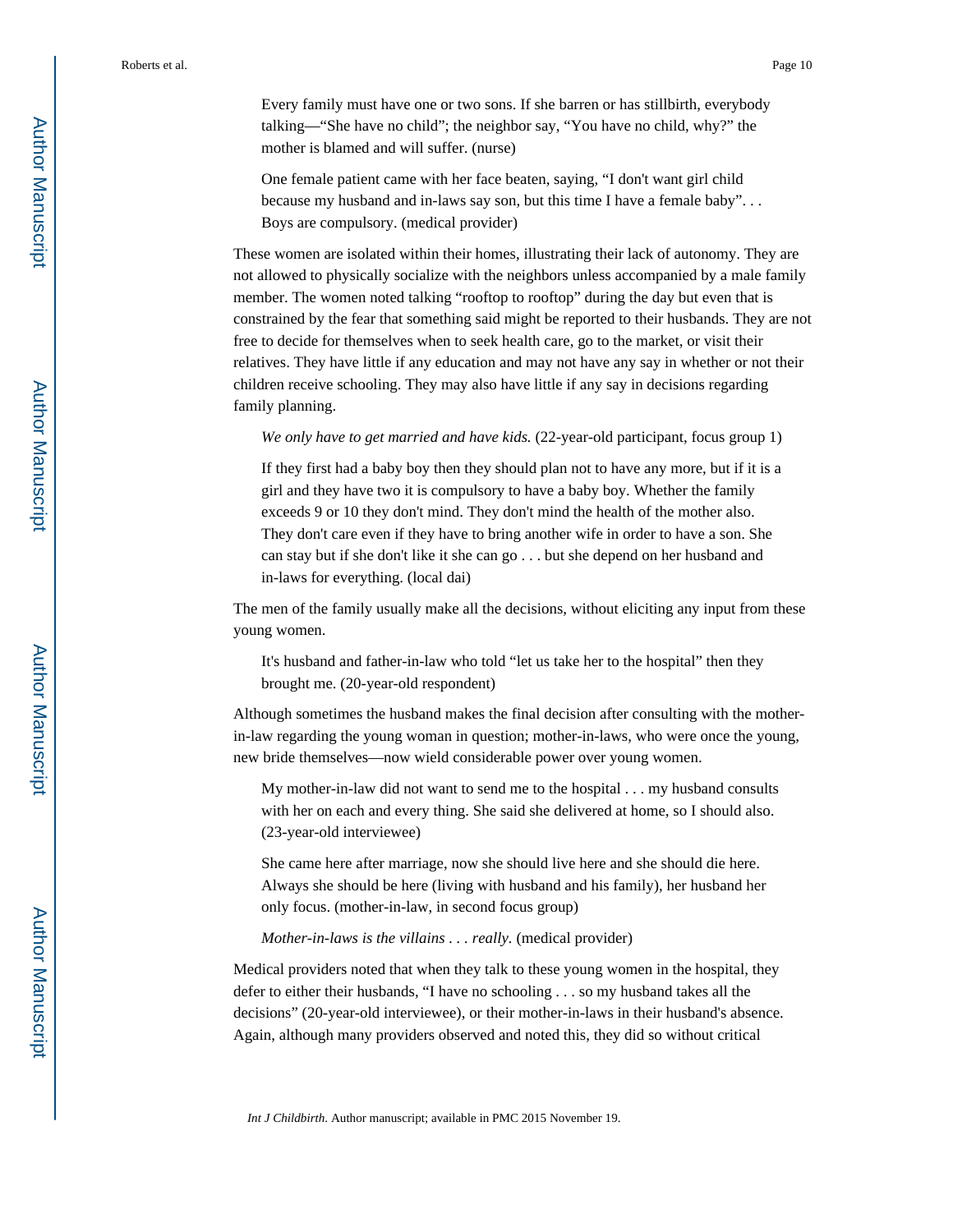comments or noting it as an "issue"; notably, few providers expressed frustration with this pattern; it was usually accepted as the status quo.

Few of the women had natal kin support while in the hospital, but those who did were fortunate. These family members were solicitous of their daughter's health and well-being above all else. Natal kin and a rare husband comforted her in her time of grief. Some of the nurses expressed compassion, but the medical community predominantly avoided or failed to recognize the realm of psychosocial issues faced by these women—in fact adding to the devaluing of the women's grief.

## **Discussion**

The goal of this study was to systematically explore rural Indian women's perceptions pertaining to stillbirth, the resultant grief, and how they cope with the phenomenon in their cultural context. Fertility is everything to a woman in India. It defines her, gives her value and purpose, *and* makes her vulnerable. Who is she without children? What happens when she suffers losses? What becomes of her when she fails to produce at least one son, as required? How does she cope? Triangulation—including the perspectives of older women, Dais and health care providers allowed us a better understanding of the much larger context within which these women must function. Issues of gender and power, social support, coping, and religious beliefs uniquely influence perinatal grief outcomes for our women living in a tightly controlled cultural context and provide a glimpse into the extent of their grief.

As Mammen (1995), we found that perinatal grief is not just a Western phenomenon. Our participants expressed significant and long lasting grief after suffering stillbirths. They did not wail and cry out loud, they had learned it necessary to appear stoic, perhaps trying to take it in stride as though grief is so much a part of their everyday lives. Yet when asked, the torrent of emotions surrounding the stillbirth experience was undeniable.

In contrast to the tremendous grief we found, the prevailing view of the Indian medical society documented in the literature (Mehta & Verma, 1990) was reflected by even a generally committed and experienced doctor who said, "They are so uneducated that they just think it's over. Their reaction to it is— I don't find it very emotional. It's like they know they can have more babies:" Yet later in the interview, she stated that she observes that after stillbirth, "they will be very depressed . . . so that they hardly talk." This observation reflects the stoicism expected of them by their families and society. Giving the women an opportunity to express themselves during key informant interviews and the second focus group discussion that extended with the older women who had long ago experienced stillbirth, painted a very different picture—one of significant psychological distress that stayed with the women in a dominant and unforgettable fashion.

Grief, social norms, and gender and power issues factored predominantly in each and every key informant interview and focus group discussion. These factors are intricately intertwined, as a whole describing women's perceptions regarding stillbirth and perinatal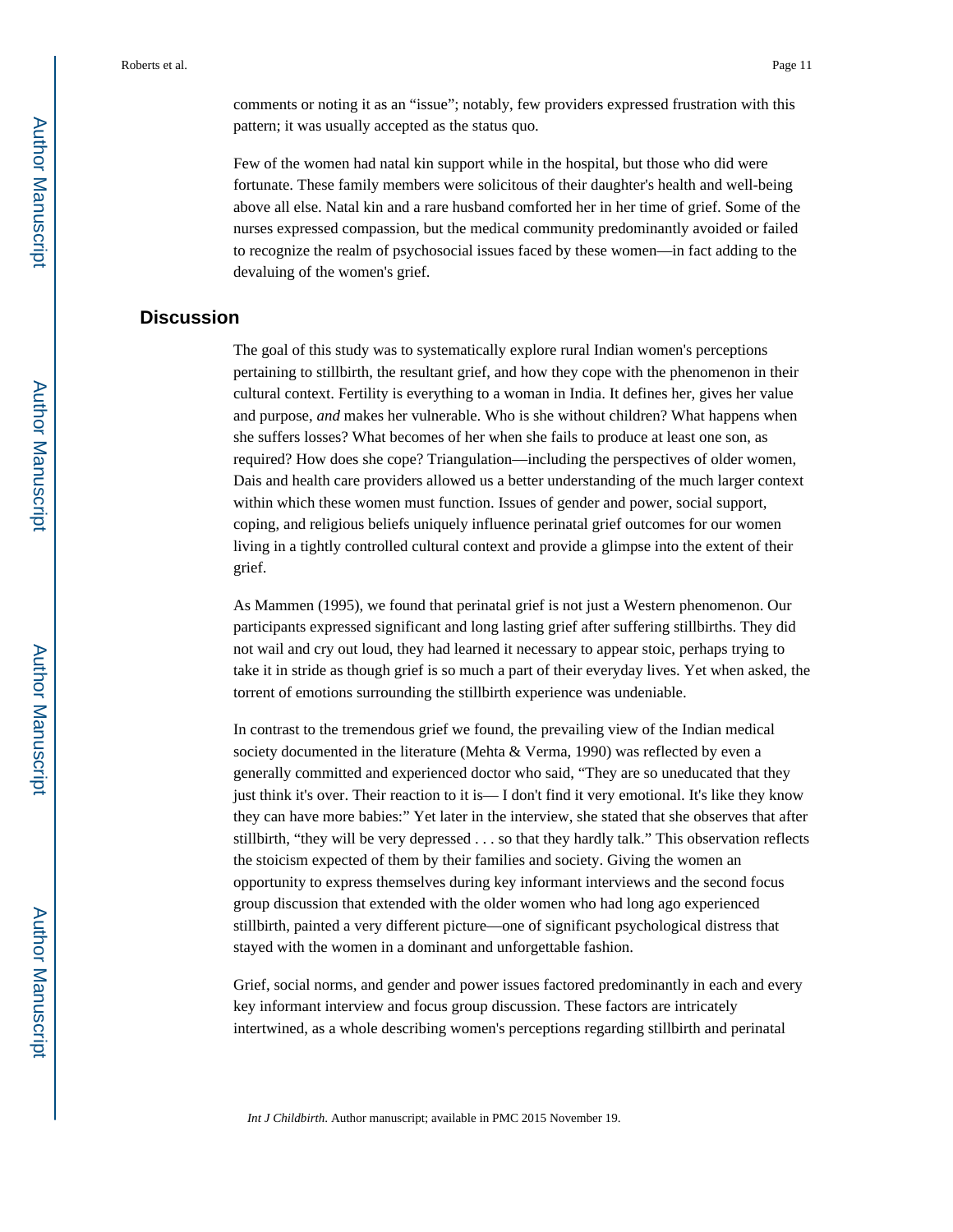grief. Understanding perinatal grief outcomes in this context is thus inextricably linked to social norms and gender and power issues.

Social norms are woven into the everyday fabric of these women's lives, influencing their own expectations and acceptance of others' expectations. The lack of autonomy expressed by these women is characteristic of the low female autonomy noted by Mistry, Galal, and Lu (2009) and precludes many choices. For instance, many of the women indicated that it was her husband or in-laws who decided whether or not she should go to the hospital for delivery. India is a patriarchal society (Tisdell, Roy, & Regmi, 2001), and permission is typically required for a woman to seek health care for herself (Lee et al., 2009).

As Lawn, Lee, et al. (2009) indicated, traditionally women are secluded, especially pregnant women. Cultural norms prescribe when they marry and bear children (Croll, 2000) as well as predict the social repercussions of not bearing children—such as abandonment, mistreatment, or divorce (Joshi, Dhapola, & Pelto, 2008), and determine the social hierarchy these women find themselves in within the husband's family (Barua & Kurz, 2001).

There is considerable overlap of the local social norms (i.e., who makes health care decisions, birth practices, gendered roles) with what the literature refers to as gender and power issues, affecting these women's lives and their grief. Gender discrimination negatively affects reproductive health (Anderson, 2005), yet fertility is the very thing demanded by societies rife with female discrimination. In addition, Croll (2000) notes that gender disparities in health and education affects autonomy, further limiting her possible response to social norms. Social norms acted as a mechanism of control (Haws et al., 2010) of the expression, or suppression, of grief. Furthermore, social norms control young women's social interactions and prevent the opportunity to be with others who have also suffered stillbirth. In this way, social norms seem to in fact worsen perinatal grief.

Clearly, these rural Indian women are living with tremendous grief. However, given their powerless status, any type of intervention, however needed, will have to comply with the restrictive system the women live in. For instance, in Western health care settings, protocols are in place to offer the opportunity for the mother to hold her stillborn baby, or take pictures or other mementoes. This is offered as therapeutic care for perinatal grief, as a means of preventing pathologic grief. However, in Hindu Indian society, women are not allowed to be present at burials or look upon the dead; therefore, such protocols would not be tenable. Any intervention should also be supported by the medical community to be somewhat accepted by the decision-making males or mother-in-laws who may see it as indulgent and stillbirth as just something to "get over".

## **Limitations**

Our study has several limitations. Given the vast diversity in Indian society from one region to another, generalizability is limited to rural low-income women. As with all qualitative data, participants' accounts were retrospective and social risks and social control may have contributed to underreporting (Haws et al., 2010) of various aspects of their experiences. Nevertheless, what they willingly shared provided us deep contextual insights into an issue few have explored with these women. Lastly, the stillbirth phenomenon is a complex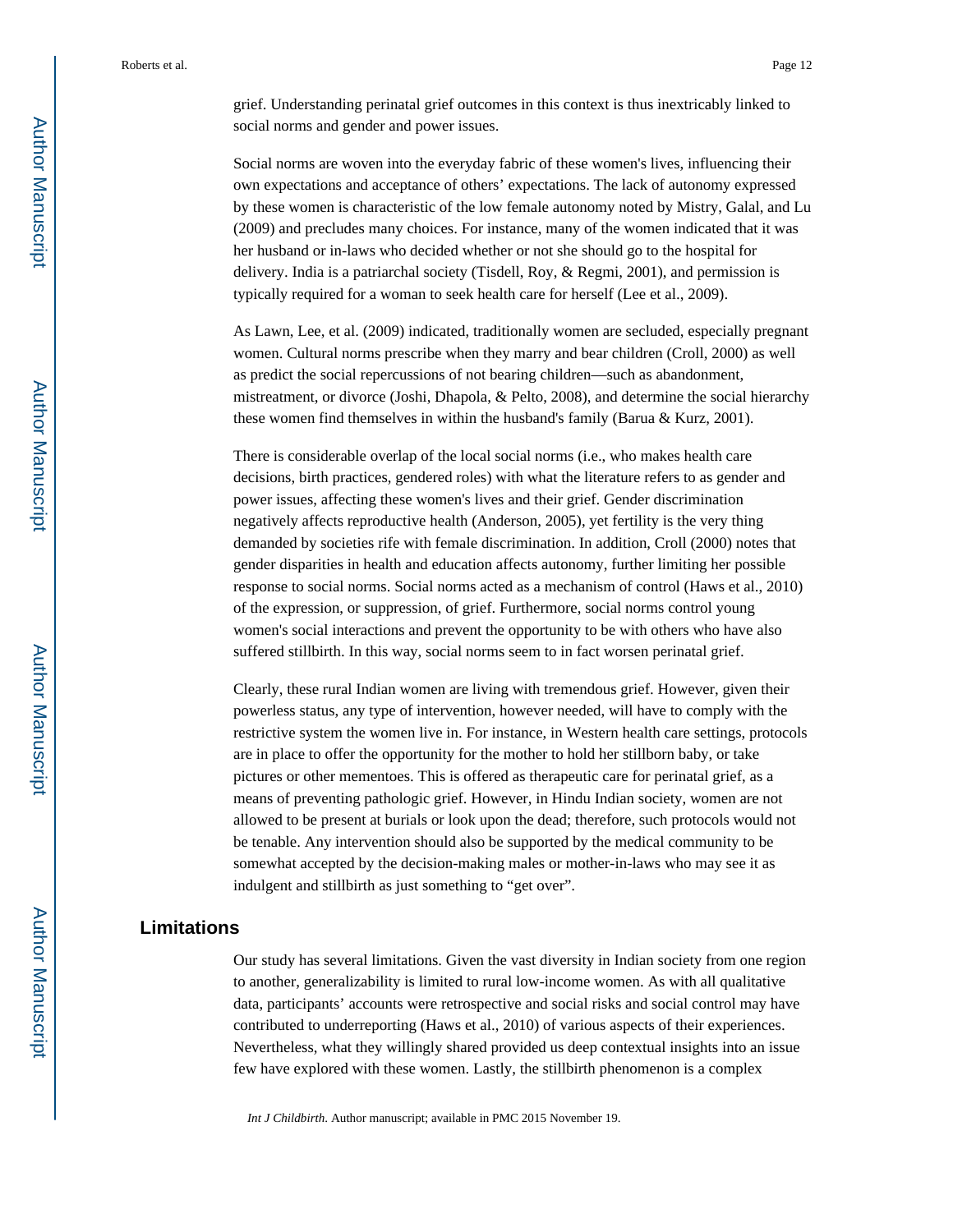medical and social issue involving numerous factors beyond the scope of this study. However, the factors that were investigated in this study are important to the social aspect of the stillbirth phenomenon and critical to the women who experience them in a society that values fertility, adherence, and compliance to prevailing norms that do not allow women to share their grief.

## **CONCLUSIONS**

The results of this study clearly document that perinatal grief is a significant issue for these women. Factors that inhibit or enhance women's ability to cope must be considered in the development and implementation of appropriate interventions to address perinatal grief.

The poor women in the area are generally a group with low autonomy and low education levels, from low castes, who are socially isolated and highly dependent on their husbands, as dictated by traditional social norms. Their lives are hard and filled with loss. They lose any sense of self once married, they lose dignity as they are "treated as slaves" (as one interviewee phrased it) within their in-laws' households, they lose basic human rights—such as the right to choose for themselves what they see as in their own best interest. For these women, fertility is ubiquitous to their identity and worth. Thus, women who have had stillbirths are in a sense, even a lower group and their grief is thus potentiated. Their grief, resulting from perinatal loss, is inextricably linked to the quagmire of social norms and gender and power issues that keeps them vulnerable to gender discrimination. It is a selfperpetuating cycle of loss and grief.

This study begins to unravel the women's perceptions of stillbirth, contributing to the limited existing literature on maternal coping related to stillbirth in developing countries and specifically, the tremendous perinatal grief women are living with in central India. Providing contextualization is important for the next step—quantitative research regarding the phenomenon of stillbirth in this region. For example, understanding what it means to be a wife versus a daughter-in-law, in terms of role expectations and autonomy within the household hierarchy, will enhance interpretation of future data collected on family composition, which is directly related to gender and power issues.

The results of this study may also serve as a social model of needs assessment in this area. Successful intervention may need to begin with the medical community. Health professionals need to recognize the impact of stillbirth beyond the postnatal medical concerns. An understanding of the psychosocial issues, which may continue for many years, could shift the prevailing medical society's attitude that these women are not experiencing perinatal grief and just need to get on with having another child. If the medical community elicits the concerns and emotions of their patients who experience a life-changing stillbirth event, the effect could be to slowly change how women are allowed to express their feelings within their families, within their communities. Any future interventions must be culturally in tune with local ways of life and thinking as well as socially relevant to be effective. Jamkhed serves as a good example of positive social change that began with health professionals (Arole & Arole, 2010).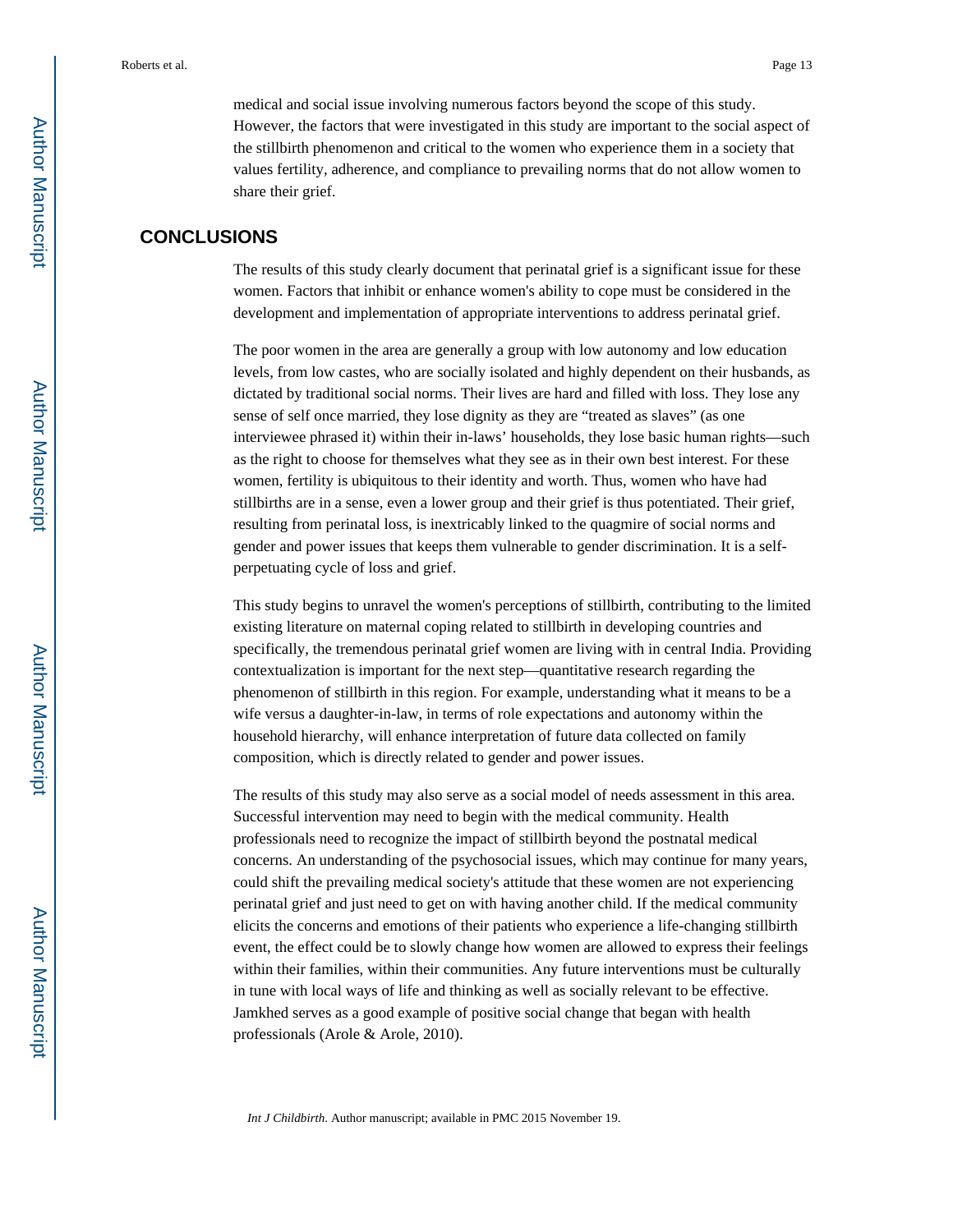A better understanding of women's experience of perinatal grief allows us the opportunity to begin to develop effective interventions to have a positive impact on women's abilities to cope with the stillbirth phenomenon, and ultimately decrease the significant public health burden of perinatal grief. Such an intervention might be one that enhances women's selfcontrol over emotions and their reactions, their ability to interpret experiences as they choose, and educates health professionals regarding perinatal grief.

#### **Acknowledgments**

This work was partially supported by a LLU CHR dissertation grant award.

### **REFERENCES**

- Anderson, B. Reproductive health: Women and mens shared responsibility. Jones & Bartlett; Burlington, MA: 2005.
- Arole, M.; Arole, R. Jamkhed: A comprehensive rural health project. 2nd ed.. Comprehensive Rural Health Project; Jamked, Maharashtra, India: 2010.
- Austin-Lane J, Girasek DC, Barbour GL. A qualitative study of post-settlement influences on State tobacco control funding. Health Promotion Practice. 2004; 5(3):46S–56S. [PubMed: 15231096]
- Barua, A.; Kurz, K. Reproductive health-seeking by married adolescent girls in Maharashtra.. In: Koenig, M.; Jejeebhoy, S.; Cleland, J.; Ganatra, B., editors. Reproductive health in India: New evidence. Rawat; New Delhi, India: 2001. p. 32-46.
- Berg, B. Qualitative research methods for the social sciences. Allyn and Bacon; Boston, MA: 2009.
- Bloom SS, Wypij D, Gupta MD. Dimensions of women's autonomy and the influence on maternal health care utilization in a North Indian City. Demography. 2001; 38(1):67–78. [PubMed: 11227846]
- Corbin, J.; Strauss, A. Basics of qualitative research: Techniques and procedures for developing grounded theory. Sage; Thousand Oaks, CA: 2008.
- Croll, E. Endangered daughters: Discrimination and development in Asia. Routledge; London, United Kingdom: 2000.
- Fottrell E, Kanhonou L, Goufodji S, Behague DP, Marshall T, Patel V, Filippi V. Risk of psychological distress following severe obstetric complications in Benin: The role of economics, physical health and spousal abuse. The British Journal of Psychiatry. 2010; 196(1):18–25. [PubMed: 20044654]
- Gopalakrishnan, G.; Ukil, P. Social marketing and franchising for reproductive health in India.. In: Perlman, D.; Roy, A., editors. The practice oflnternational Health: A case-based orientation. Oxford University Press; New York, NY: 2009. p. 265
- Haws RA, Mashasi I, Mrisho M, Schellenberg JA, Darmstadt GL, Winch PJ. "These are not good things for other people to know": How rural Tanzanian women's experiences of pregnancy loss and early neonatal death may impact survey data quality. Social Science & Medicine. 2010; 71(10):1764–1772. [PubMed: 20541305]
- Inhorn MC. Global infertility and the globalization of new reproductive technologies: Illustrations from Egypt. Social Science & Medicine. 2003; 56(9):1837–1851. [http://dx.doi.org/10.1016/s0277](http://dx.doi.org/10.1016/s0277-9536(02)00208-3) [-9536\(02\)00208-3.](http://dx.doi.org/10.1016/s0277-9536(02)00208-3) [PubMed: 12650724]
- International Institute for Population Sciences. 2005-2006 National Family Health Survey (NFHS-3) Fact Sheet Chhattisgarh. Author; Mumbai, India: 2008.
- Issei, LM. Health program planning and evaluation: A practical, systematic approach for community health. 2nd ed.. Jones & Bartlett; Sudbury, MA: 2009.
- Jeffery, P.; Jeffery, R. Delayed periods and falling babies: The ethnophysiology and politics of pregnancy loss in rural North India.. In: Cecil, R., editor. The anthropology of pregnancy loss: Comparative studies in miscarriage, stillbirth and neonatal death. Berg; Oxford, United Kingdom: 1996. p. 17-37.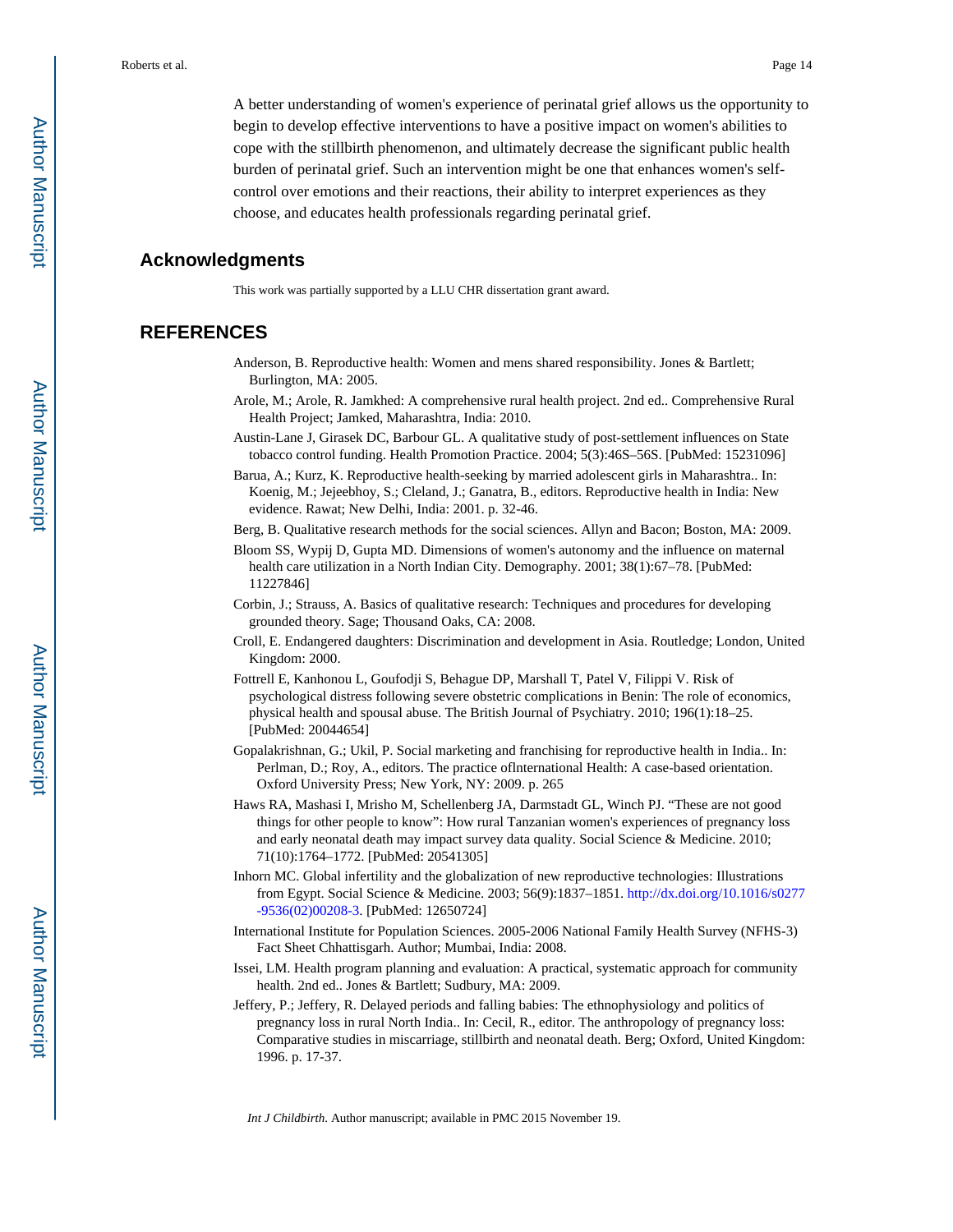- Jeffery P, Jeffery R. Only when the boat has started sinking: A maternal death in rural north India. Social Science & Medicine. 2010; 71(10):1711–1718. [http://dx.doi.org/10.1016/j.socscimed.20](http://dx.doi.org/10.1016/j.socscimed.2010.05.002) [10.05.002.](http://dx.doi.org/10.1016/j.socscimed.2010.05.002) [PubMed: 20561728]
- Jeffery, P.; Jeffery, R.; Lyon, A. Labour pains and labour power: Women and childbearing in India. Zed Books; Atlantic Highlands, NJ: 1988.
- Jones PS, Lee JW, Phillips LR, Zhang XE, Jaceldo KB. An adaptation of Brislin's translation model for cross-cultural research. Nursing Research. 2001; 50(5):300–304. [PubMed: 11570715]
- Joshi, A.; Dhapola, M.; Pelto, PJ. Gynaecological problems: Perceptions and treatment-seeking behaviors of rural Gujarati women.. In: Koenig, M.; Jejeebhoy, S.; Cleland, J.; Ganatra, B., editors. Reproductive health in India: New evidence. Rawat; New Delhi, India: 2008. p. 133-158.
- Kavitha, N. The effect of adolescent pregnancy on poor birth outcomes: Does it differ between rural and urban areas?. In: James, KS.; Pandey, A.; Bansod, DW.; Subaiya, L., editors. Population, gender and health in India: Methods, processes and policies. Academic Foundation; New Delhi, India: 2010. p. 589
- Kelley M, Rubens C. Global report on preterm birth and stillbirth (6 of 7): Ethical considerations. BMC Pregnancy and Childbirth. 2010; 10(Suppl. 1):S6. [PubMed: 20233387]
- Kelly, ER. Marking short lives: Constructing and sharing rituals following pregnancy loss. Peter Lang; New York, NY: 2007.
- Kelsey, JL. ethods in observational epidemiology. Oxford University Press; New York, NY: 1996.
- Lawn JE, Lee AC, Kinney M, Sibley L, Carlo WA, Paul VK, Darmstadt G. Two million intrapartumrelated stillbirths and neonatal deaths: Where, why, and what can be done? International Journal of Gynaecology & Obstetrics. 2009; 107:S5–Sl9. [http://dx.doi.org/10.1016/j.ijgo.2009.07.016.](http://dx.doi.org/10.1016/j.ijgo.2009.07.016) [PubMed: 19815202]
- Lawn JE, Yakoob MY, Haws RA, Soomro T, Darmstadt GL, Bhutta ZA. 3.2 million stillbirths: Epidemiology and overview of the evidence review. BMC Pregnancy and Childbirth. 2009; 9(Suppl. 1):S2. [PubMed: 19426465]
- Lee AC, Lawn JE, Cousens S, Kumar V, Osrin D, Bhutta ZA, Darmstadt GL. Linking families and facilities for care at birth: What works to avert intrapartum-related deaths? International Journal of Gynaecology & Obstetrics. 2009; 107:S65–S88. [http://dx.doi.org/10.1016/j.ijgo.2009.07.0 12](http://dx.doi.org/10.1016/j.ijgo.2009.07.012). [PubMed: 19815201]
- Mammen OK. Women's reaction to perinatal loss in India: An exploratory, descriptive study. Infant Mental Health Journal. 1995; 16(2):94–101.
- Mandal, H.; Datta, A.; Guha, P.; Mukherjee, S.; Ghatak, S. India: An illustrated atlas of scheduled castes. Anthropological Survey of India, Ministry of Culture, Govt. of India; Kolkata, India: 2005.
- Mandal, H.; Mukherjee, S.; Datta, A. India: An illustrated atlas of tribal world. Anthropological Survey of India Calcutta, Ministry of Tourism and Culture, Dept. of Culture, Govt. of India; Kolkata, India: 2005.
- Mathew, KM., editor. Manorama yearbook. Malayala Manorama Press; Kottayam, Kerela, India: 2010.
- McClure EM, Nalubamba-Phiri M, Goldenberg RL. Stillbirth in developing countries. International Journal of Gynecology & Obstetrics. 2006; 94(2):82–90. [http://dx.doi.org/10.1016/j.ijgo.](http://dx.doi.org/10.1016/j.ijgo.2006.03.023) [2006.03.023.](http://dx.doi.org/10.1016/j.ijgo.2006.03.023) [PubMed: 16730726]
- Mehta L, Verma I. Helping parents to face perinatalloss. Indian Journal of Pediatrics. 1990; 57(5):607– 609. [PubMed: 2094663]
- Mistry R, Galal O, Lu M. Women's autonomy and pregnancy care in rural India: A contextual analysis. Social Science & Medicine. 2009; 69(6):926–933. [http://dx.doi.org/10.1016/j.socscimed.](http://dx.doi.org/10.1016/j.socscimed.2009.07.008) [2009.07.008.](http://dx.doi.org/10.1016/j.socscimed.2009.07.008) [PubMed: 19656604]
- Mushtaq MU. Public health in British India: A brief account of the history of medical services and disease prevention in colonial India. Indian Journal of Community Medicine. 2009; 34(1):6–14. [http://dx.doi.org/10.4103/0970-0218.45369.](http://dx.doi.org/10.4103/0970-0218.45369) [PubMed: 19876448]
- Narayan, B. Women heroes and Dalit assertion in north India: Culture, identity and politics. Sage; New Delhi, India: 2006.
- Park, K. Park's textbook of preventive and social medicine. 18th ed.. MIS Banarsidas Bhanot; Jabalpur, India: 2005.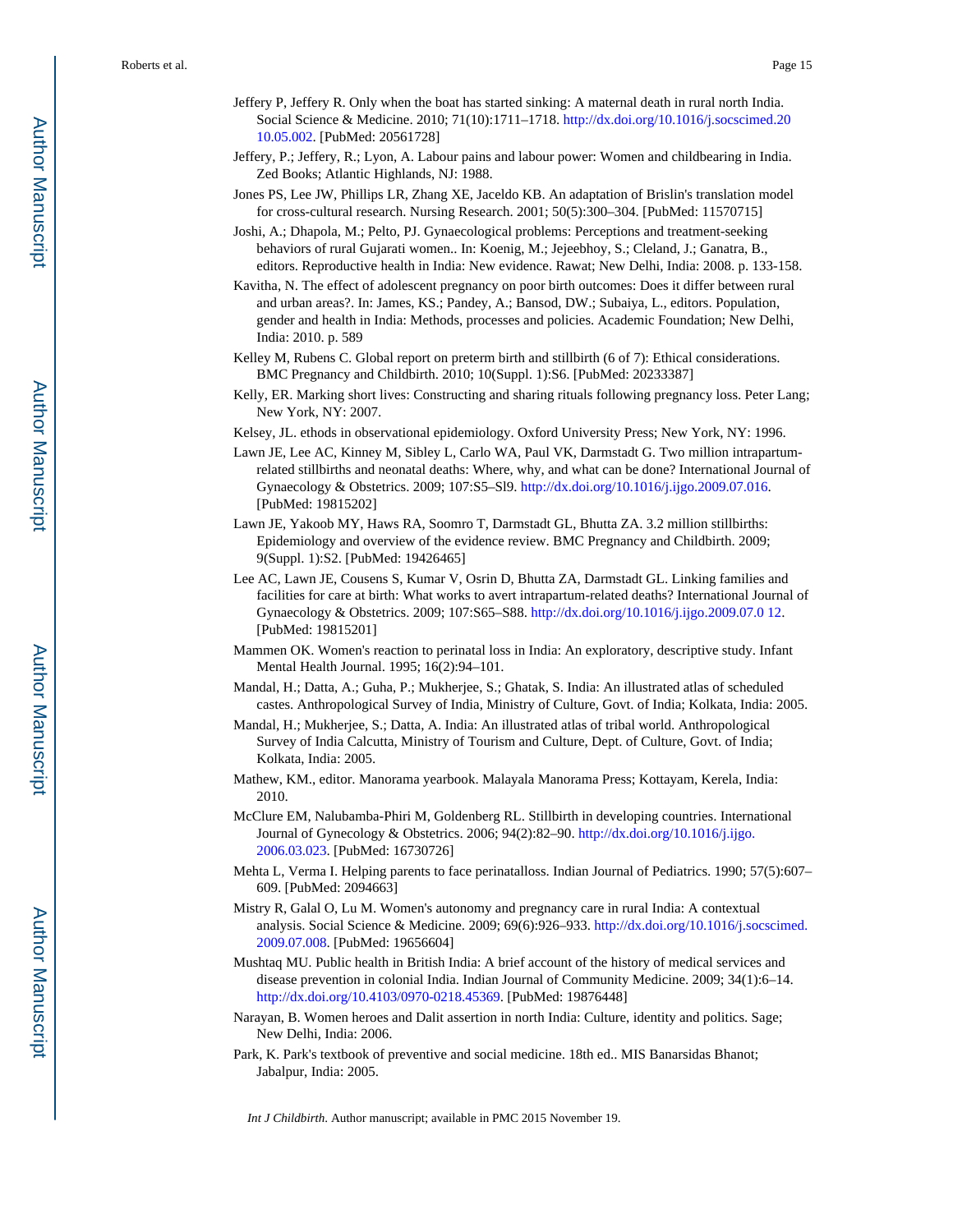Patton, M. Qualitative research and evaluation methods. 3rd ed.. Sage; Thousand Oaks, CA: 2002.

- Rath, GC. Tribal development in India: The contemporary debate. Sage; New Delhi, India: 2006.
- Rowland A, Goodnight WH. Fetal loss: Addressing the evaluation and supporting the emotional needs of parents. Journal of Midwifery & Women's Health. 2009; 54(3):241–248.
- Sather M, Fajon A, Zaentz R, Rubens C. Global report on preterm birth and stillbirth (5 of 7): Advocacy barriers and opportunities. BMC Pregnancy and Childbirth. 2010; 10(Suppl. 1):S5. [PubMed: 20233386]
- Stanton C, Lawn J, Rahman H, Wilczynska-Ketende K, Hill K. Stillbirth rates: Delivering estimates in 190 countries. Lancet. 2006; 367(9521):1487–1494. [PubMed: 16679161]
- Tisdell C, Roy K, Regmi G. Socioeconomic determinants of the intra-family status of wives in rural India: Analysis and empirical evidence. Gender Issues. 2001; 19(3):41.
- Toedter LJ, Lasker JN, Janssen HJ. International comparison of studies using the perinatal grief scale: A decade of research on pregnancy loss. Death Studies. 2001; 25(3):205–228. [http://dx.doi.org/](http://dx.doi.org/10.1080/074811801750073251) [10.1080/074811801750073251.](http://dx.doi.org/10.1080/074811801750073251) [PubMed: 11785540]
- United Nations Children's Fund. Maternal and perinatal death inquiry and response: Empowering communities to avert maternal deaths in India. Author; New Delhi, India: 2008.
- van der Sijpt E. Marginal matters: Pregnancy loss as a social event. Social Science & Medicine. 2010; 71(10):1773–1779. [http://dx.doi.org/10.1016/j.socscimed.2010.03.055.](http://dx.doi.org/10.1016/j.socscimed.2010.03.055) [PubMed: 20627499]